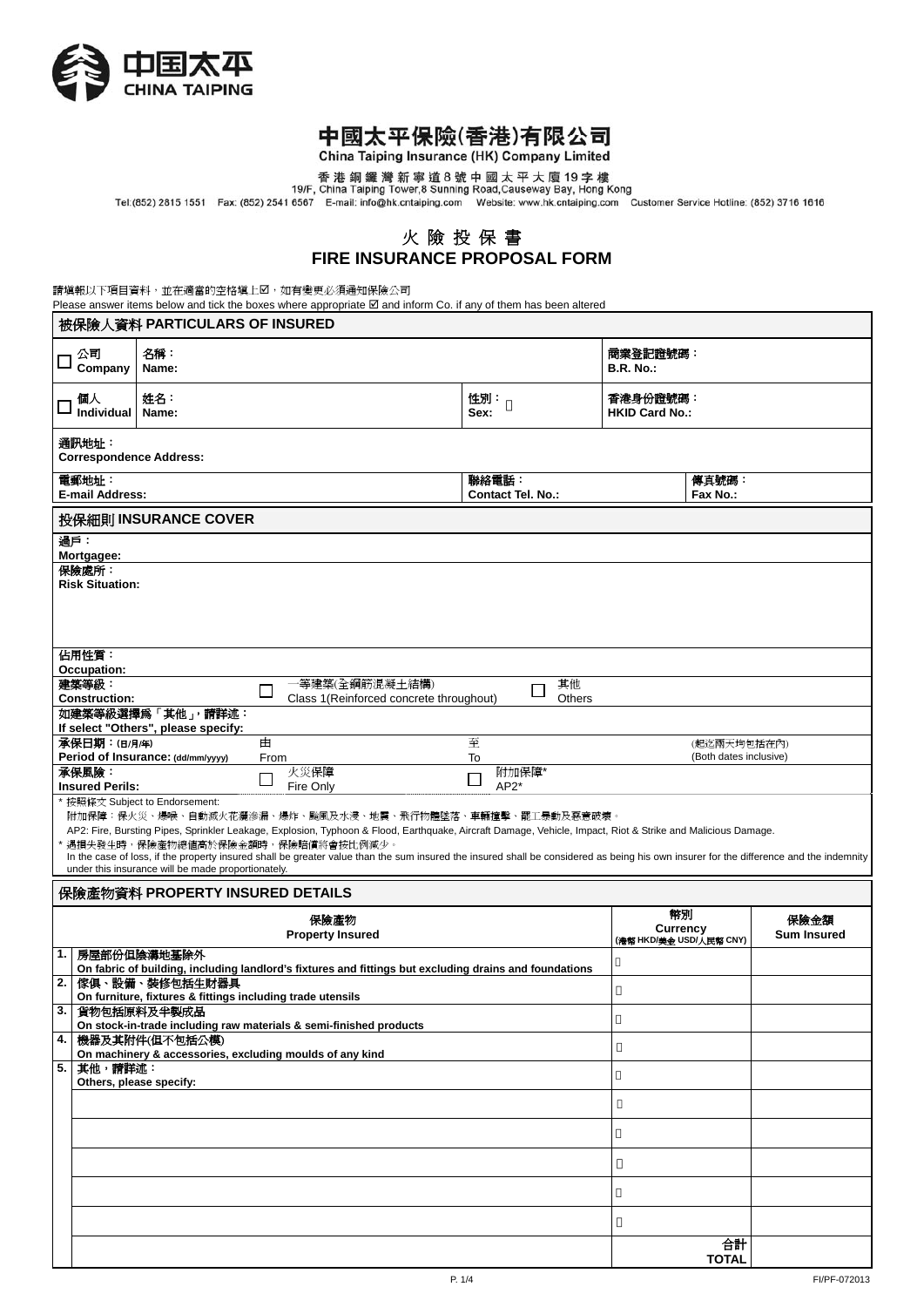

# 中國太平保險(香港)有限公司

China Taiping Insurance (HK) Company Limited

| 被保險人資料 PARTICULARS OF INSURED |                                      |                              |                                   |  |  |  |  |  |  |
|-------------------------------|--------------------------------------|------------------------------|-----------------------------------|--|--|--|--|--|--|
| 公司<br>问<br>Company            | 名稱:<br>Name:                         | 商業登記證號碼:<br><b>B.R. No.:</b> |                                   |  |  |  |  |  |  |
| 個人<br>IП<br>Individual        | 姓名:<br>Name:                         | 性別:<br>Sex:                  | 香港身份證號碼:<br><b>HKID Card No.:</b> |  |  |  |  |  |  |
|                               | 投保書補充資料欄 SUPPLEMENT OF PROPOSAL FORM |                              |                                   |  |  |  |  |  |  |
|                               |                                      |                              |                                   |  |  |  |  |  |  |
|                               |                                      |                              |                                   |  |  |  |  |  |  |
|                               |                                      |                              |                                   |  |  |  |  |  |  |
|                               |                                      |                              |                                   |  |  |  |  |  |  |
|                               |                                      |                              |                                   |  |  |  |  |  |  |
|                               |                                      |                              |                                   |  |  |  |  |  |  |
|                               |                                      |                              |                                   |  |  |  |  |  |  |

### 收集個人資料聲明 **PERSONAL INFORMATION COLLECTION STATEMENT**

中國太平保險(香港)有限公司 (下稱"本公司")明白其在《個人資料(私隱)條例》下就個人資料的收集、持有、處理或使用所負有的責任。本公司僅將為合法和相關的目的收集 個人資料,並將採取一切切實可行的步驟,確保本公司所持個人資料的準確性。本公司將採取一切切實可行的步驟,確保個人資料的安全性,及避免發生未經授權或者因意 外而擅自取得、刪除或另行使用個人資料的情況。

閣下提供本申請表要求的個人資料,是為了本公司提供保險業務所需,否則,本公司將無法處理 閣下的申請。本公司並可能使用閣下的個人資料作以下用途:

- (i) 處理及審批 閣下的保險申請或 閣下將來提交的保險申請;
- (ii) 執行 閣下保單的行政工作及提供與 閣下保單相關的服務 (包括但不限於更改、變更、取消或續期);
- (iii) 分析、調查、處理及支付 閣下保單有關的索償;
- (iv) 發出繳交保費通知及向 閣下收取保費及欠款;
- (v) 本公司行使任何代位權;
- (vi) 就以上用途聯絡 閣下;
- (vii) 其它與上述用途有直接關係的附帶用途;及
- (viii) 遵循適用法律,條例及業内守則及指引。

本公司亦可因應上述用途披露 閣下的個人資料予下列各方:

- (a) 就上述用途,向本公司提供行政、通訊、電腦、付款、保安及其它服務的第三方代理、承包商及顧問(包括:醫療服務供應商、緊急救援服務供應商、電話促銷商、 郵寄及印刷服務商、資訊科技服務供應商及數據處理服務商);
- (b) 處理索賠個案的理賠師、理賠調查員及醫療顧問;
- (c) 追討欠款的收數公司或索償代理;
- (d) 保險資料服務公司及信貸資料服務公司;
- (e) 再保公司及再保經紀;
- (f) 閣下的保險經紀(若有);
- 
- (g) 本公司的法律及專業業務顧問;
- (h) 本公司的關連公司(以《公司條例》內的定義為準);
- (i) 現存或不時成立的任何保險公司協會或聯會或類同組織(「聯會」)及其會員,以達到任何上述或有關目的,或以便「聯會」執行其監管職能,或其他基於保險業或任 何「聯會」會員的利益而不時在合理要求下賦予「聯會」的職能;
- (j) 透過「聯會」移轉予任何「聯會」的會員,以達到任何上述或有關目的;
- (k) 保險索償投訴局及同類的保險業機構;
- (l) 法例要求或許可的政府機關包括運輸署。

閣下的個人資料可能因上述用途提供給以上任何機構 (在香港境內或境外),而就此而言, 閣下同意將 閣下的資料移轉至香港境外。

#### 直接促銷通訊:

- 1. 經 閣下同意,本公司可能使用 閣下的聯絡資料、個人基本資料及保單資料,通過書信、電郵、電話或短信與 閣下聯絡,提供金融及保險產品或服務的直接促銷通 訊。若 閣下不欲接收有關直接促銷通訊,請在以下的方格内填上「✔」。
- 2. 經 閣下同意,本公司亦可能提供 閣下的聯繫資料、個人基本資料、人口統計數據及保單資料給本公司的關連公司(其定義以《公司條例》內的定義為準)、關連公司 之合作伙伴及第三方金融機構,獲取有關資料的公司可以以書信、電郵、或短訊與 閣下聯絡,提供金融及/或保險產品或服務的直接促銷通訊。若 閣下反對本公司 將 閣下個人資料提供給本公司的關連公司、關連公司之合作伙伴及第三方金融機構,或不欲接收本公司的關連公司、關連公司之合作伙伴及第三方金融機構的直接 促銷通訊,請在以下的方格内填上「✔」。

閣下可隨時撤回給予本公司有關使用 閣下的個人資料及提供予第三方作直接促銷用途的同意,而本公司將在不收取任何費用的情況下停止使用該等資料作直接促銷用 途。閣下如欲撤回 閣下給予本公司的同意,請聯絡本公司的總經理辦公室經理(詳情參閱下文)。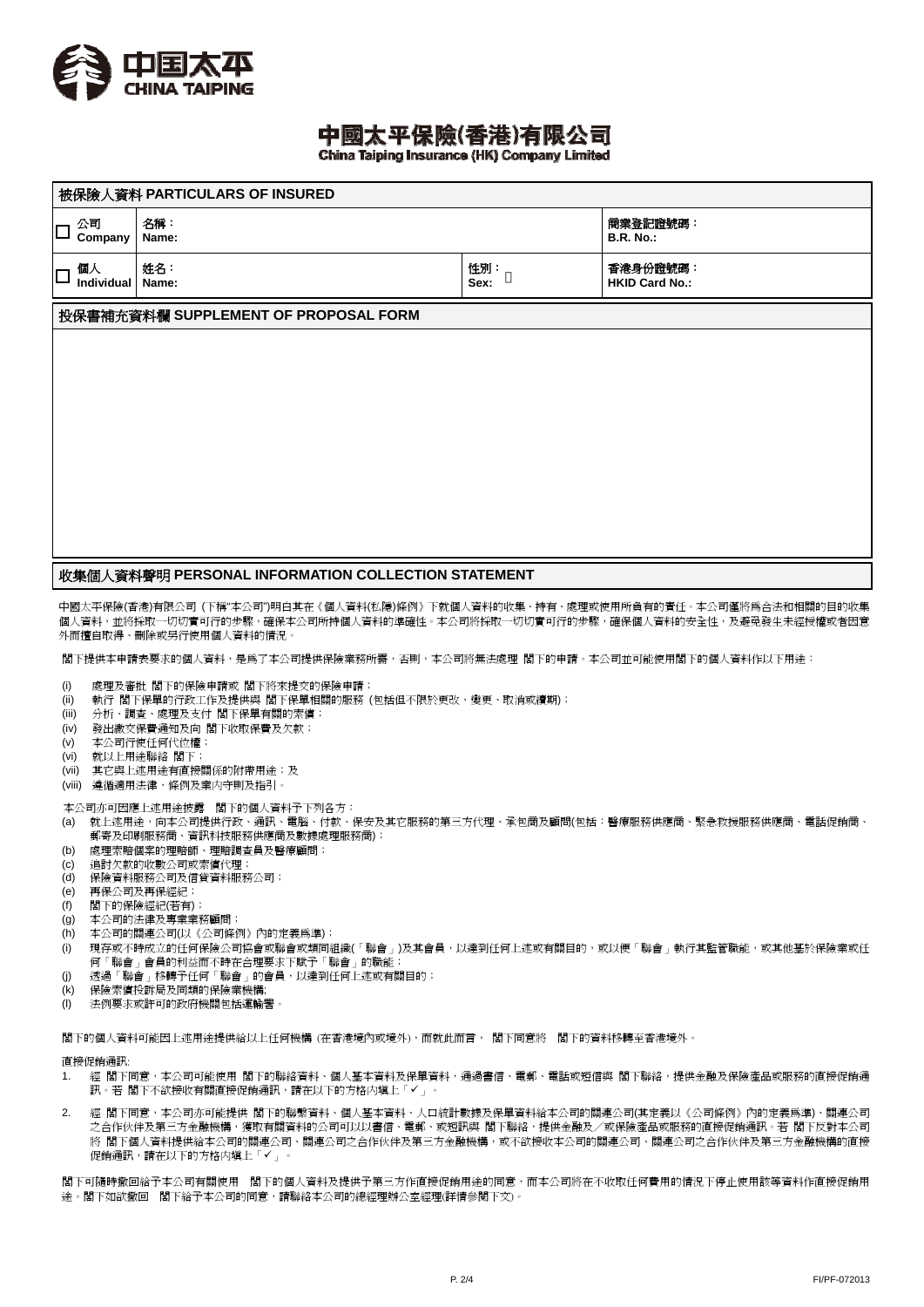

### 中國太平保險(香港)有限公司 China Taiping Insurance (HK) Company Limited

閣下有權查閱本公司是否持有 閣下的個人資料,獲取該資料的副本,更正任何不準確的資料,以及查閱本公司有關個人資料的政策及常規。閣下還可以要求本公司告知 閣 下本公司所持個人資料的種類。如有需要,請以書面形式向本公司總經理辦公室經理提出,地址爲香港銅鑼灣新寧道8號中國太平大廈19樓。

本聲明的中英文版本如有任何歧異或不一致,概以英文版為準。

China Taiping Insurance (HK) Company Limited (the "Company") understands its responsibilities in relation to the collection, retention, processing or use of personal data under the Personal Data (Privacy) Ordinance. Personal data will be collected only for lawful and relevant purposes and all practicable steps will be taken to ensure that personal data held by the Company is accurate. The Company will take all practicable steps to ensure security of the personal data and to avoid unauthorized or accidental access, erasure or other use.

You are under an obligation to provide all of the personal data requested in this form, which is collected to enable us to carry on insurance business. If you fail to provide all the personal data requested in this form, we will not be able to process your application. The Company may also use your personal data for the following purposes:

- 
- (i) processing and evaluating your insurance application and any future insurance application you may make;<br>(ii) administering your insurance policy and providing services in relation to your insurance policy (include but administering your insurance policy and providing services in relation to your insurance policy (include but not limited to any alterations, variations, cancellation or renewal of such product or service);
- (iii) analyzing, investigating, processing and paying claims made under your insurance policy;
- (iv) invoicing and collecting premiums and outstanding amounts from you;
- (v) exercising any right of subrogation;
- (vi) contacting you for any of the above purposes;
- (vii) other ancillary purposes which are directly related to the above purposes; and
- (viii) complying with applicable laws, regulations or any industry codes or guidelines.

The Company may disclose your personal data for the above purposes to the following classes of transferees:<br>(a) third party agents, contractors and advisors who provide administrative, communications, computer, pa

- third party agents, contractors and advisors who provide administrative, communications, computer, payment, security or other services which assist us to carry out the above purposes (including medical service providers, emergency assistance service providers, telemarketers, mailing houses, IT service providers and data processors);
- (b) in the event of a claim, loss adjudicators, claims investigators and medical advisors;
- $(c)$  in the event of default, debt collectors and recovery agents;
- (d) insurance reference bureaus or credit reference bureaus;
- (e) reinsurers and reinsurance brokers;
- $(f)$  your insurance broker (if you have one);
- $(q)$  the Company's legal and professional advisors;
- (h) the Company's related companies (as that term is defined in the Companies Ordinance);
- (i) any association, federation or similar organization of insurance companies (collectively called "the Federation") and its members that exists or is formed from time to time for any of the above or related purposes or to enable the Federation to carry out its regulatory functions or such other functions that may be assigned to the Federation from time to time and are reasonably required in the interest of the insurance industry or any member(s) of the Federation;
- (j) any members of the Federation by the Federation for any of the above or related purposes;
- (k) the Insurance Claims Complaints Bureau and similar insurance industry bodies; and (l) government agencies and authorities as required or permitted by law including the Transport Department.

Your personal data may be provided to any of the above organizations, located in Hong Kong or outside of Hong Kong, for the above purposes, and in this regard you consent to the transfer of your data outside of Hong Kong.

Direct Marketing Communications:

- With your consent, the Company may also use your contact details, personal data and policy details to contact you with direct marketing communications regarding financial and insurance products or services by mail, email, telephone or SMS. Tick the box below if you do not wish to receive such direct marketing communications.
- 2. With your consent, the Company may also provide your contact details, personal data, demographic information and policy details to the Company's related companies (as that term is defined in the Companies Ordinance), partners of the Company's related companies and third party financial institutions, who may send you direct marketing communications regarding financial and/or insurance products or services by mail, email, telephone or SMS. Tick the box below if you do not consent to the Company providing your personal data to the Company's related companies, partners of the Company's related companies or third party financial institutions or do not wish to receive direct marketing communications from the Company's related companies, partners of the Company's related companies or third party financial institutions.

You may withdraw your consent to the use and provision to a third party of your personal data for direct marketing purposes at any time, and thereafter the Company shall, without charge to you, cease to use such data for direct marketing purposes. If you wish to withdraw your consent, please contact the Company's Manager of Office of the General Manager (please find the details below).

You have the right to ascertain whether the Company holds your personal data, to obtain a copy of the data, to correct any data that is inaccurate, and to ascertain the Company's policies and practices in relation to personal data. You may also request the Company to inform you of the type of personal data held by it. Requests for such access can be made in writing to the Company's Manager of the Office of the General Manager at 19/F., China Taiping Tower, 8 Sunning Road, Causeway Bay, Hong Kong.

In the event of any discrepancy or inconsistency between the English and Chinese versions of this statement, the English version shall prevail.

| $\Box$ | 本人反對貴公司使用和轉移本人的個人資料作]                             |
|--------|---------------------------------------------------|
|        | $l$ object to the use and provision of my person. |

■ 本人反對貴公司使用和轉移本人的個人資料作直接促銷用途,並不希望接收任何推廣及直接促銷通訊。<br>Ⅰ object to the use and provision of my personal data for direct marketing purposes, and do not wish to receive any promotional and direct marketing materials.

### 投保人聲明 **DECLARATION**

1. 本人謹此聲明本投保書所列全部資料乃就本人所知一切據實填報。本人明白本投保書及聲明將構成本人與中國太平保險(香港)有限公司之間的合約依據。 l declare that to the best of my knowledge and belief the information given on this form is true and complete in every respect. I agree that this proposal and declaration will be the basis of the<br>contract between me and CH

2. 本人同意有關保險須在該公司接受本投保書後才生效。

I agree that the insurance will not be in force until the proposal has been accepted by the Company.

日期: *Date :*

投保人簽署及蓋章: *Signature of Proposer & Company Chop :* 

**(**日/月/年 **dd/mm/yyyy)**